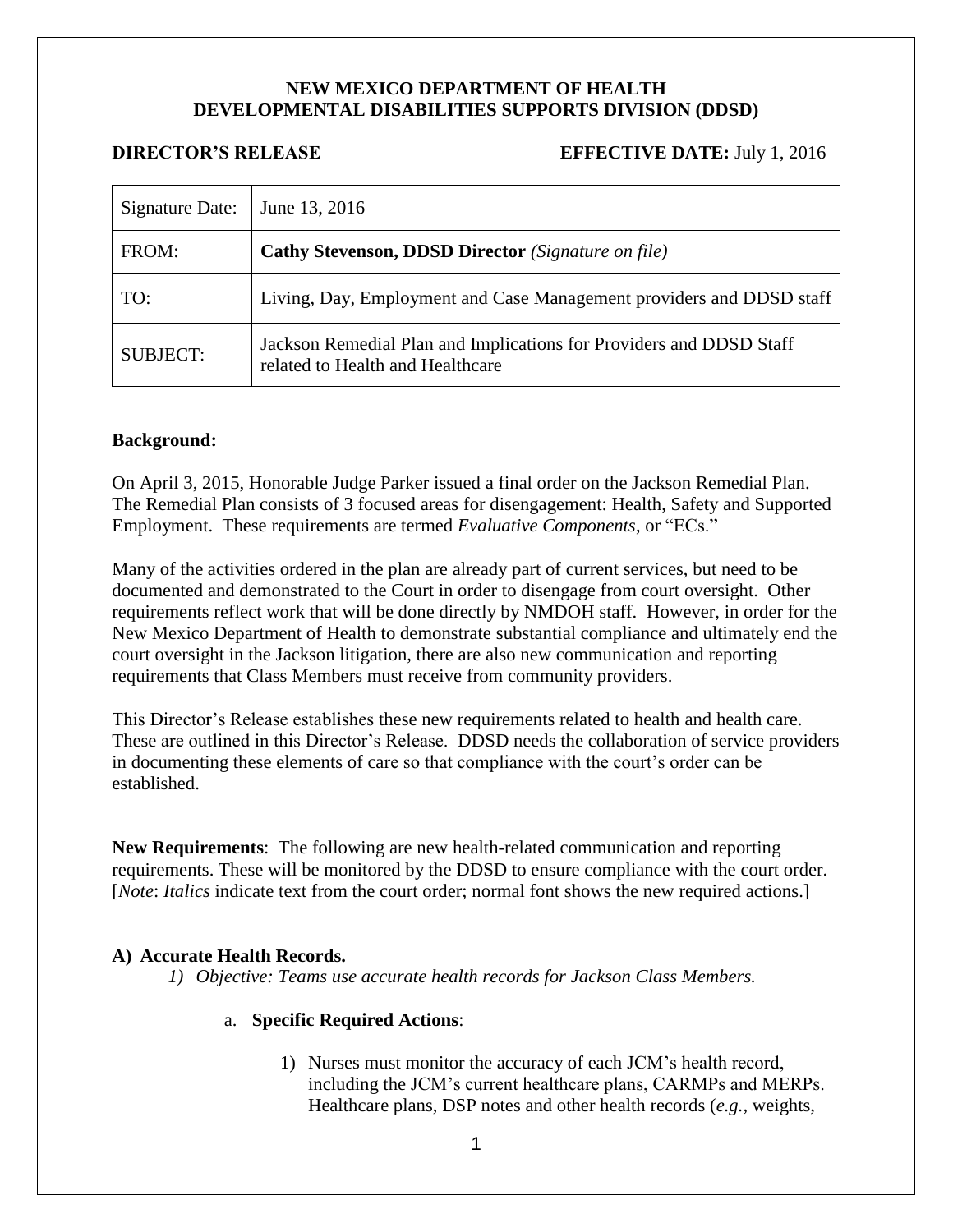blood pressures) should be dated and reviewed at each required nursing visit and appropriate actions taken accordingly.

- 2) To assure that all individuals' ISPs reflect their current health needs, the eCHAT must be completed no more than 45 days before the IDT meeting is held to develop the ISP.
- 3) Individual-specific information on pain management may be included in the individual's HCP or MERP unless a specific plan is required by the eCHAT.

## **B) Assuring a trained and competent workforce.**

*1) Evaluative Component: Nurses, DSP, front-line supervisors, ancillary providers, and case managers must satisfactorily complete the mandatory competency based training program.*

## **a. Specific Required Actions:**

- 1) All persons who are required to receive training must:
	- a) Satisfactorily complete all required trainings in a manner that meets criteria established by DDSD
	- b) Complete all new and additional required trainings within the timeframes defined by DDSD.

#### **C) Monitoring and assuring that JCM's health needs are met:**

1) *Objective*: *Nurses routinely monitor Jackson Class Members' individual health needs through (1) oversight, (2) communication with DSP (Direct Support Professionals), and (3) corrective actions in order to implement the Jackson Class Members' health plans, to ensure that the Jackson Class Members' health needs are being met, and to timely respond to changes in Jackson Class Members' health status.*

#### **a.Specific Required Actions:**

- 1) Nurses and/or designated trainers must train Direct Support Professionals (DSPs) and their supervisors so that they are able to competently and correctly implement each JCM's healthcare plan (HCPs, CARMP, MERPs, etc.)
- 2) Nurses must visit each JCM in accordance with JCM acuity requirements. These are based on assessment of the eCHAT Acuity level and the Aspiration Risk level. The required frequencies are:
	- a) *Semi Annual*: Low eCHAT Acuity AND Low Aspiration risk
	- b) *Quarterly*: Moderate eCHAT Acuity OR Moderate Aspiration risk
	- c) *Monthly*: High eCHAT Acuity OR High Aspiration risk
- 3) Nurses must meet with DSPs as needed to assure that DSPs are implementing health care plans and health monitoring in accordance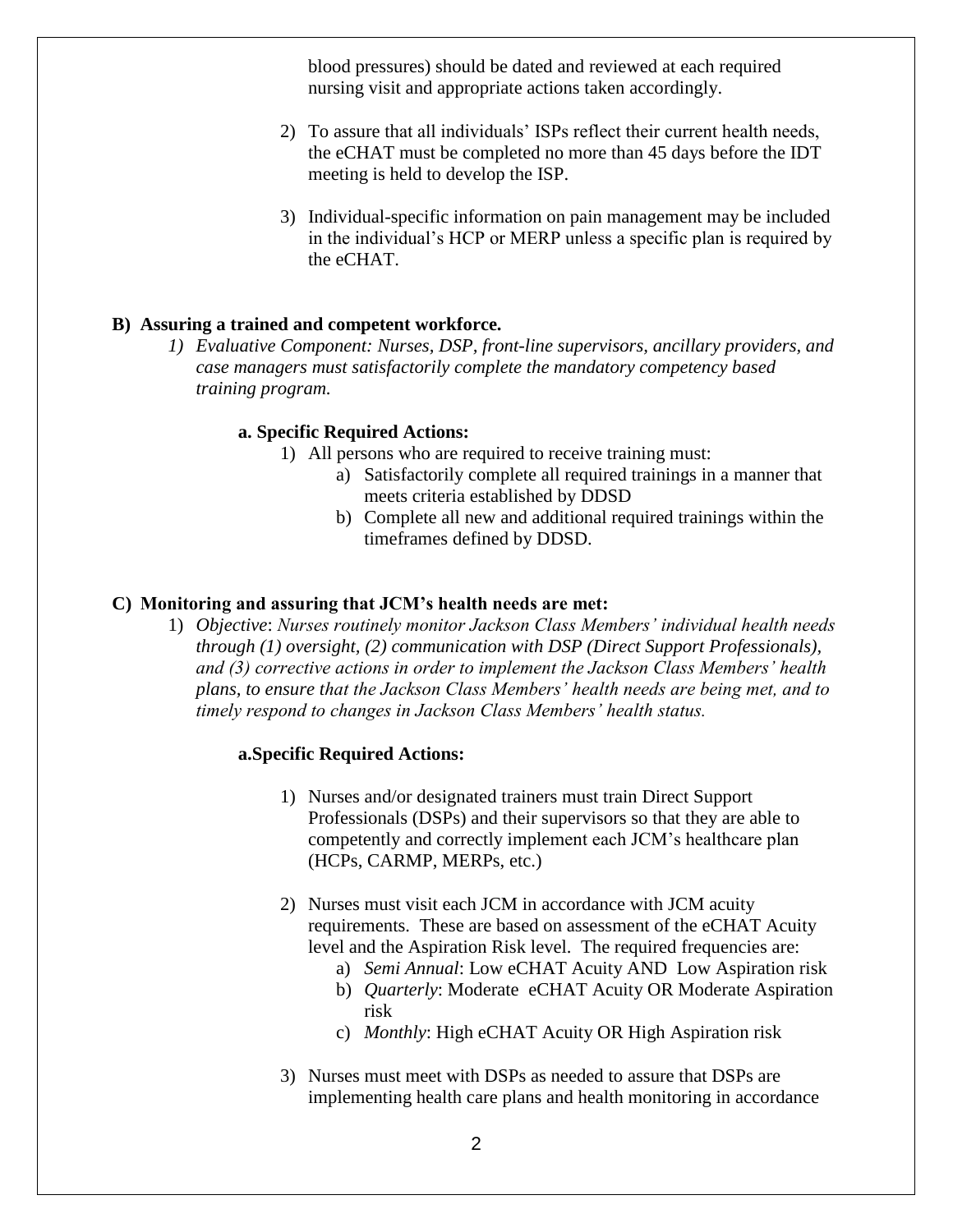with health care plans, the nurse's assessment of the JCM and changes in the JCM's health status.

4) If there is a change in the JCM's health status, providers must ensure that the JCM's healthcare plan is revised to reflect the new health needs and plans within five (5) business days of admission, readmission or change of medical condition (2015 Standards)

# **D) Situational Increased Nursing Services.**

1) *Objective: Jackson Class Members receive increased intensity of services during acute episodes of illness*. Providers must ensure that, whenever an individual has an acute illness or a significant health episode, that the individual's nurse take prompt and appropriate steps to monitor, assess and oversee the individual's care. This includes nursing assessments and oversight.

# a. **Specific Required Actions**: *Assurance of nursing assessment and follow-up:*

- 1) If an acute condition or other significant change of condition occurs, providers must ensure that the individual is promptly assessed in accordance with prudent nursing practice.
	- a) This assessment can be done by either:
		- a) Assuring that the nurse promptly conducts a faceto-face assessment. (This visit must include a nursing assessment, monitoring and management of the JCM's acute illness or episode)
			- *or by*:
		- b) Assuring that the nurse directs, and the JCM receives, care from either:
			- 1. A physician or other prescribing healthcare practitioner,
			- 2. Urgent care services, or
			- 3. Emergency department services.
	- b) If the JCM does receive care from a Healthcare Practitioner, urgent care or emergency services, the provider must assure that the nurse promptly re-assesses the JCM's status and health care needs at the conclusion of that care.
		- a) The nurse must reassess the health needs of the individual within 24 hours of the individual returning from physician, ER or hospitalization.
			- 1. Note that this is a shorter timeframe than the current *Standards*.
			- 2. The assessment after an individual receives assessment and/or treatment is not required to be face-to-face. The nurse should determine the appropriate type of assessment using her/his professional judgment, taking into consideration the individual's condition and the nature of the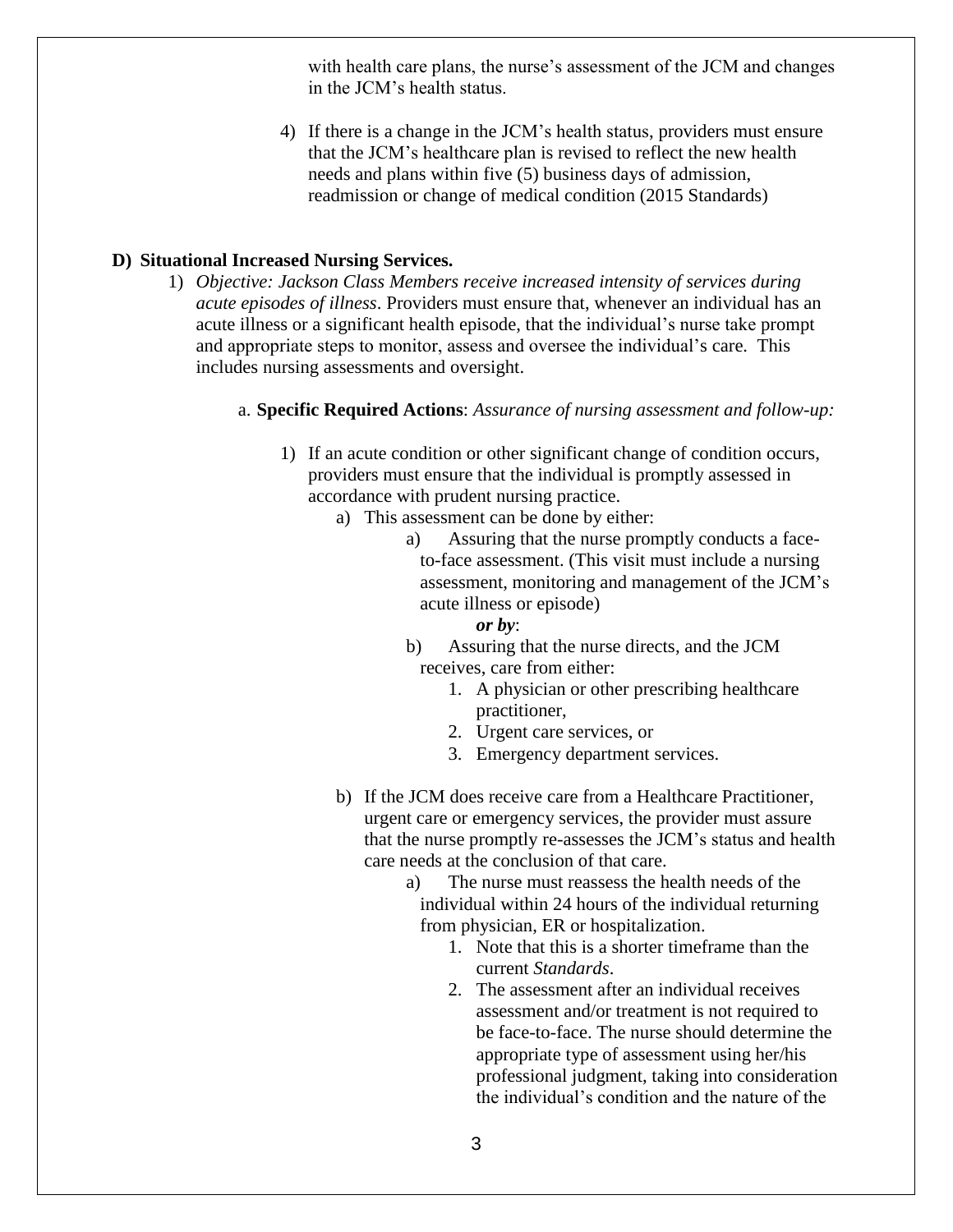health-care practitioner's recommendations/orders.

- 3. This assessment, as all nursing assessments, should be documented in the individual's health records.
- b) Nurses must update the eCHAT after hospitalization or with significant change within 5 business days, in condition in accordance with the *2015 DDW Standards*.
- c) Failures in compliance with DOH requirements regarding a JCM's significant health status change must be reported to IMB.

# **E) Acuity Driven Nurse Monitoring and evidence of communication with DSP**

1) *Evaluative Component: Nurses must meet with DSPs as needed based upon the JCM's eCHAT acuity level and any significant change in health status to monitor the individual.*

# a.**Specific Required Actions**:

- 1) *Assurance:* Whenever there is a change in an individual's health status, whether by worsening of the individual's existing condition(s) or by a new condition, providers need to assure that effective communication occurs between the nurse and the individual's DSPs in order to:
	- a) assure that all orders and recommendations are documented
	- b) assure that all orders and recommendations are implemented, and
	- c) assure that appropriate monitoring and follow-up take place.

# **F) Recognizing and monitoring an individual's subtle signs of pain or illness.**

*1) Evaluative Component: Each JCM's healthcare plans and MERPs must contain individual-specific information on how provider agency staff can identify subtle signs of change or acute symptoms.*

## a.**Specific Required Actions**:

- 1) *Training:* Providers must ensure that individual-specific training for DSPs and DSP supervisors include training so that:
	- a) the DSP and supervisor are competent to identify the JCM's subtle and/or individualized signs of pain or illness in a timely manner, and
	- b) the DSP or his/her supervisor is able to document, communicate and report these signs to the individual's nurse.
- **G) Assuring communication and collaboration with healthcare providers and out-of-home providers**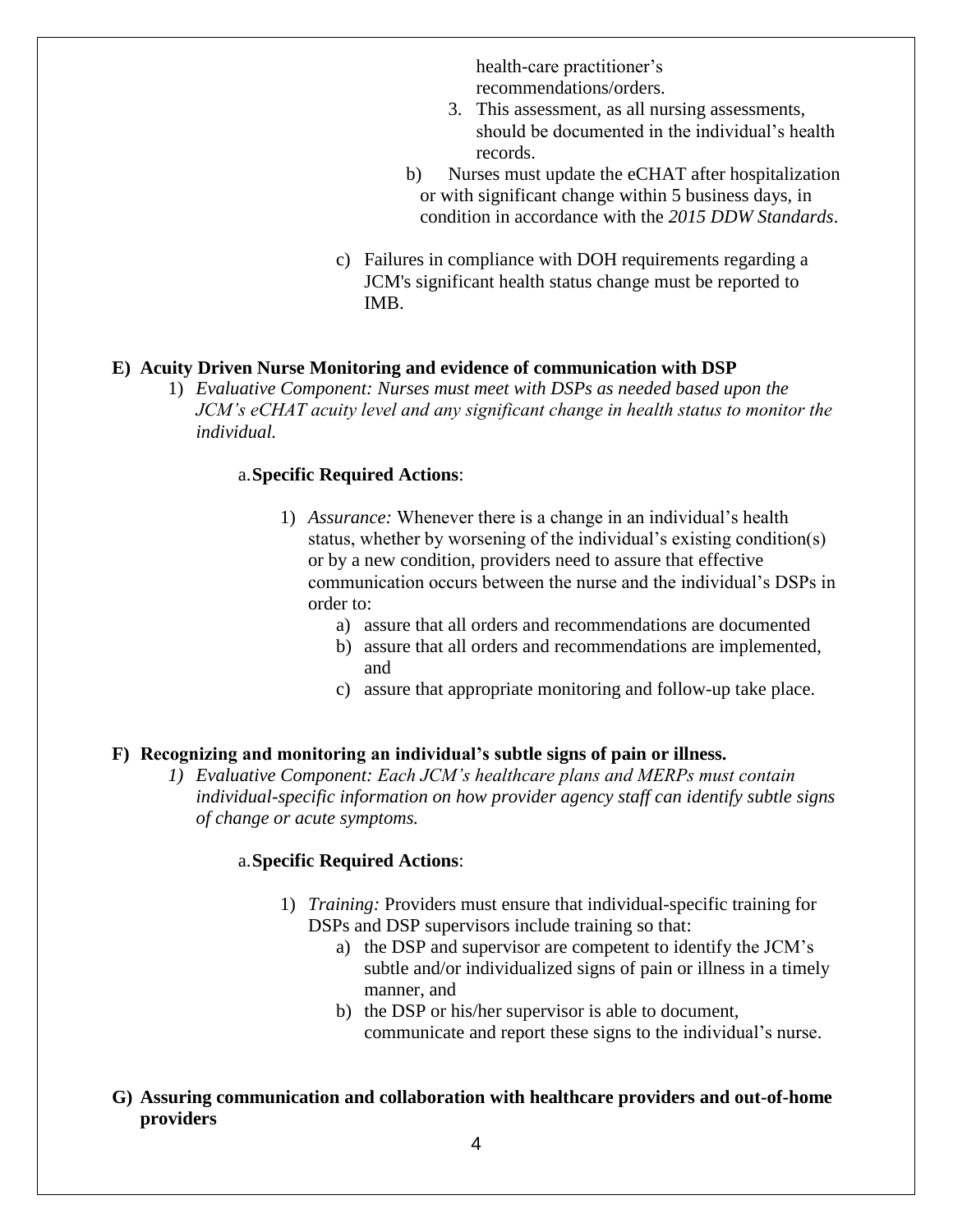1) *Evaluative Component: A JCM's provider must ensure a JCM's current healthcare information is provided to treating and evaluating healthcare professionals and the case manager must verify that through review of the Physician Consultation Form.*

# a. **Specific Required Actions**:

- 1) Provider's policies, procedures and practices need to assure:
	- a) that the individual's Health Passport is current,
	- b) that staff deliver the documents to the healthcare practitioner, and
	- c) that internal review and documentation is maintained as explained below.
- 2) The following documents should be stapled together and must accompany the individual whenever he or she is seen by a healthcare practitioner.
	- a) *Health Passport*
	- b) *Physician Consultation Form*
	- c) Advance Healthcare Directives (If applicable)
- 3) The documents should be physically delivered either to the nurse or to the treating healthcare professional.
- 4) Providers must document that these forms were delivered to the treating healthcare professional by one of the following means:
	- a) Document delivery using the *Appointments Results* section in *Therap Health Tracking Appointments*.
	- b) Scan the signed *Physician Consultation Form* into Therap after the individual returns from the healthcare visit.
- 5) The *Physician Consultation Form* has been modified to include a place for the healthcare practitioners to affirm that they received the *Health Passport*.
	- a) The agency nurse must review this form and implement any orders and recommendations contained therein.
	- b) Case Managers must review this as part of their monthly visit to JCMs
- 2) *Evaluative Component: The out-of-home provider must receive a JCM's Health Passport from the residential provider, along with information concerning the JCM's mobility, comfort, safety, and sensory items within 24 hours of the JCM's placement with an out-of home provider.*

# a. **Specific Required Actions**:

- 1) Providers must ensure that information on mobility, comfort, safety, and sensory items and/or any durable medical equipment is current in the Individual Data Form, the eCHAT, and medication history.
- 2) The provider must document that this information and the *Health Passport* were received by the out-of-home provider.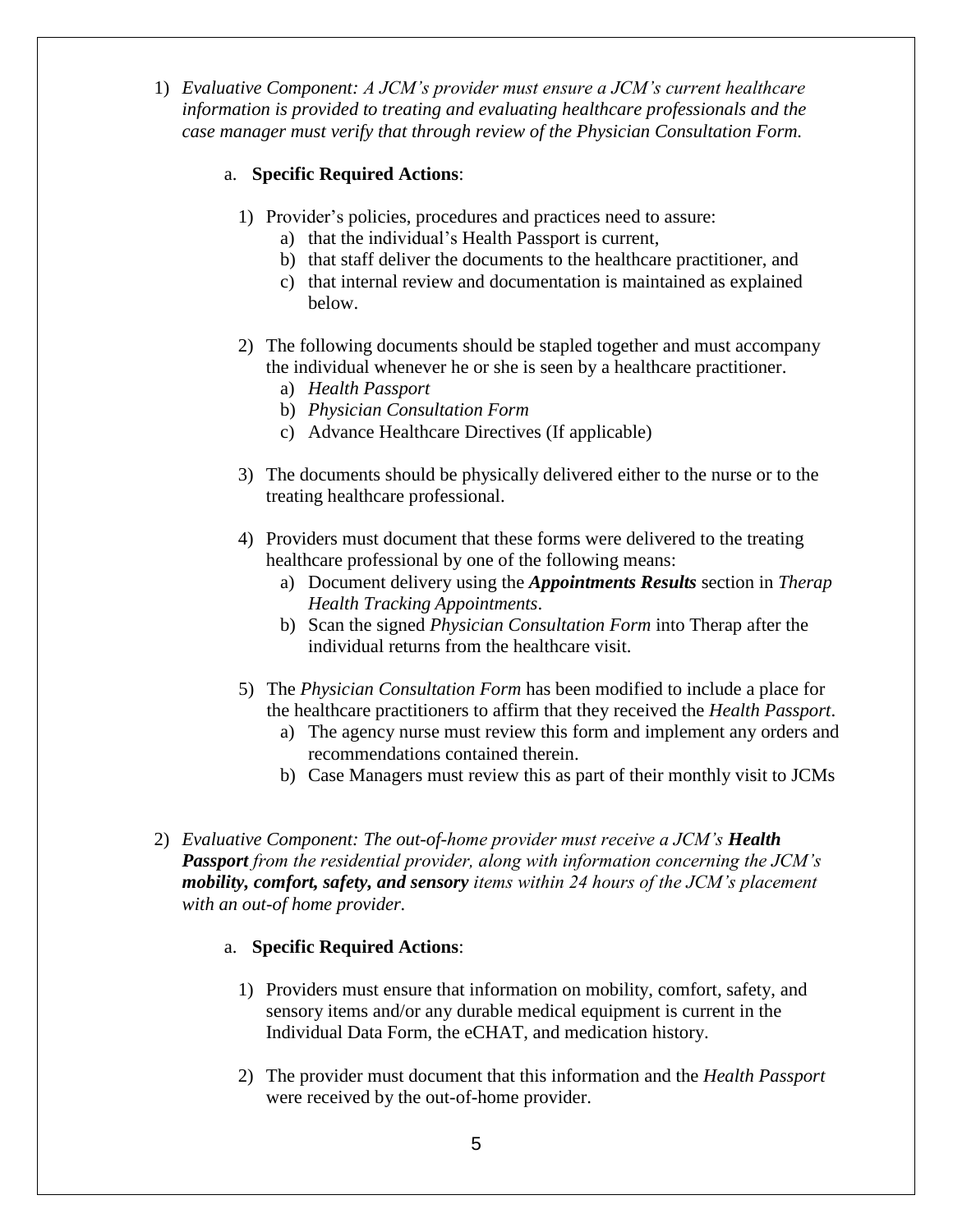- a) Delivery and receipt of this information should be documented in the *Event Detail* section of the *Therap Out of Home Placement General Event Report* (GER).
- b) The DDW agency staff person who approves the GER must assure that this information has been entered into the GER *Event Detail* section.
- 3) *Evaluative Component: The necessary adaptive supports* already used *by a JCM must be offered to the out-of-home provider within 24 hours of the JCM's placement with an out-of-home provider.*

## a. **Specific Required Actions**:

- 1) Information on assistive technology devices and other adaptive supports that the individual uses must be current in the Individual Data Form and eCHAT.
- 2) The provider must document that the information was received by the outof-home provider and that the supports have been offered to the out-of-home provider.
- 3) Delivery and receipt of this information should be documented in the *Event Detail* section of the Therap Out of Home Placement General Event Report (GER).
- 4) The DDW Agency staff person who approves the GER must assure that this information has been entered into the GER *Event Detail* section.
- 4) *Evaluative Component*: *The JCM's ECHAT and other healthcare records must be promptly updated by appropriate healthcare providers to indicate healthcare and adaptive supports that the JCM received from the out-of-home provider in order to ensure a safe and smooth transition back to the JCM's home.*

#### a. **Specific Required Actions**:

- 1) When the Jackson Class Member returns from an out-of-home placement, the following must occur:
	- a) The eCHAT must be updated per existing *2015 DDW Service Standards*
	- b) If the individual received new healthcare or adaptive supports, then the health records must also be updated:
		- (i) *Individual Data Form* (IDF) in Therap: update the *Medical Information Section Adaptive Equipment* portion.
		- (ii) eCHAT: update appropriate sections.

## **H) Planning a smooth transition from an out-of-home setting back to the JCM's home.**

*1) Objective: When a JCM is receiving healthcare in an out-of-home setting, the IDT will plan for a smooth transition back to the JCM's home as soon as medically feasible.*

# **a. Specific Required Actions**

1) Providers must assure that the JCM's case manager(s), Agency Nurse(s) and, as appropriate, DDSD Regional Office staff will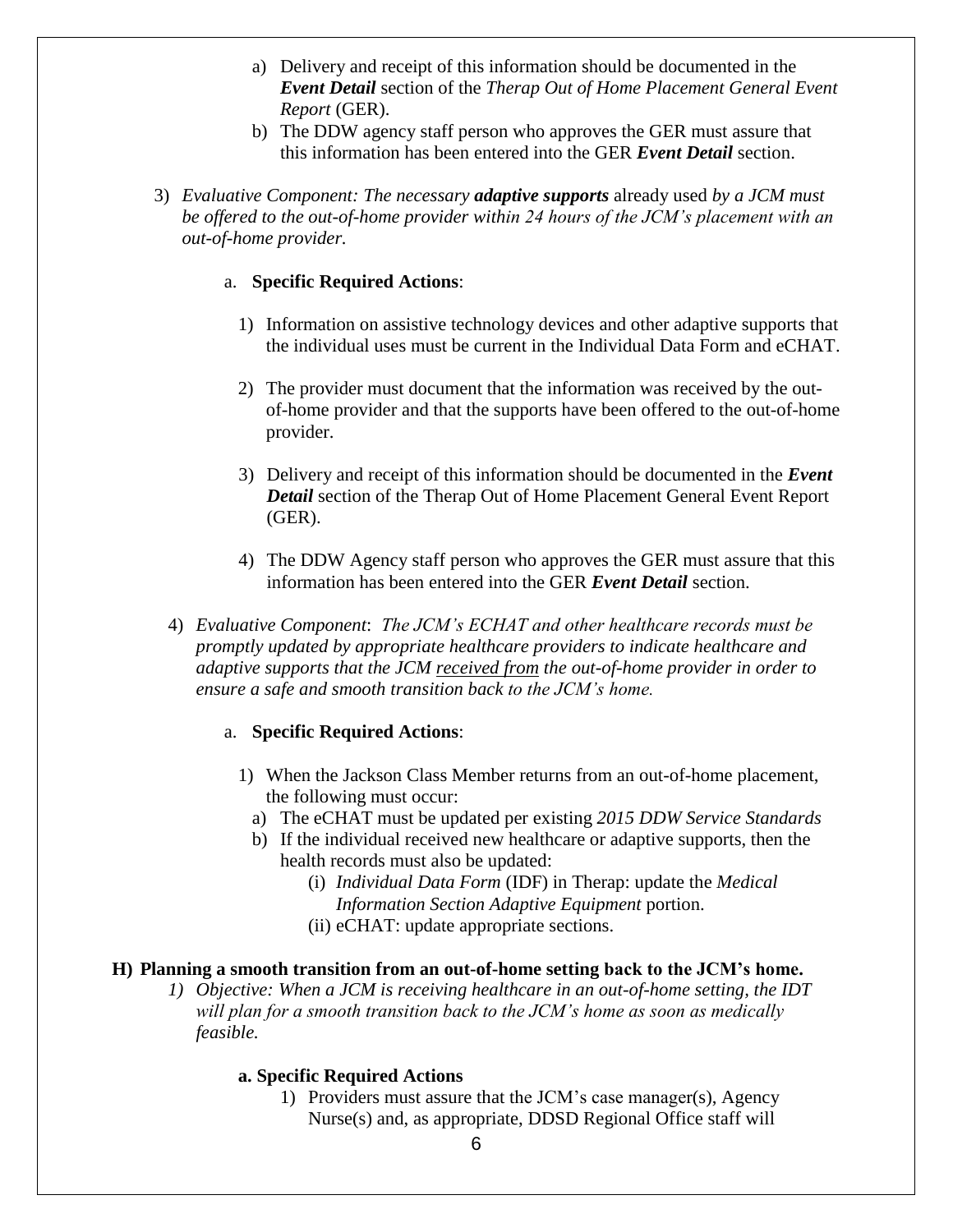coordinate with appropriate staff at the hospital or other out-of-home setting to plan for a JCM's safe and smooth discharge.

- 2) Providers must assure that nurses and other appropriate healthcare providers update the JCM's e-CHAT and other health records in accordance with the 2015 *Standards*.
- 3) Healthcare recommendations and adaptive supports that the JCM received from the out-of-home provider should be implemented in order to ensure a safe and smooth transition back to the JCM's home.
	- a) If the individual received new healthcare recommendations or adaptive supports, then the health records must also be updated:
		- a) *Individual Data Form* (IDF) in Therap: update the *Medical Information Section Adaptive Equipment* portion.
		- b) eCHAT: update appropriate sections.
- **I) Assuring that health care recommendations are reviewed and are either implemented in a timely manner or are documented to have been declined.**
	- **1)** *Objective: The team assures recommendations from healthcare professionals are reviewed with the individual and guardian in a manner that supports informed decision making and [are] either implemented, or documented in a Decision Consultation Form if recommendation is declined.*

#### a.**Specific Required Actions**:

- 1) A JCM's IDT must ensure that a healthcare professional's recommendations and assessments:
	- a) are promptly communicated to the nurse, guardian, DSP, and entire healthcare team, as needed, and
	- b) are implemented, unless the individual or their healthcare decision maker has declined the healthcare professional's recommendations by completing a Decision Consultation Form.
- 2) The JCM's nurse must assure that the JCM's healthcare records accurately identify and reflect all recommendations and assessments of the JCM's treating and evaluating healthcare professionals.
	- a) Records should be reviewed and updated whenever new orders or recommendations are made by a healthcare professional.
	- b) All healthcare recommendations must be implemented within the timeframe prescribed by the treating professional, unless the recommendation has been declined by the individual or his/her healthcare decision maker.
	- c) If a healthcare professional's recommendation has been declined by the individual or his/her health decision maker, this must be documented by the JCM's case manager using the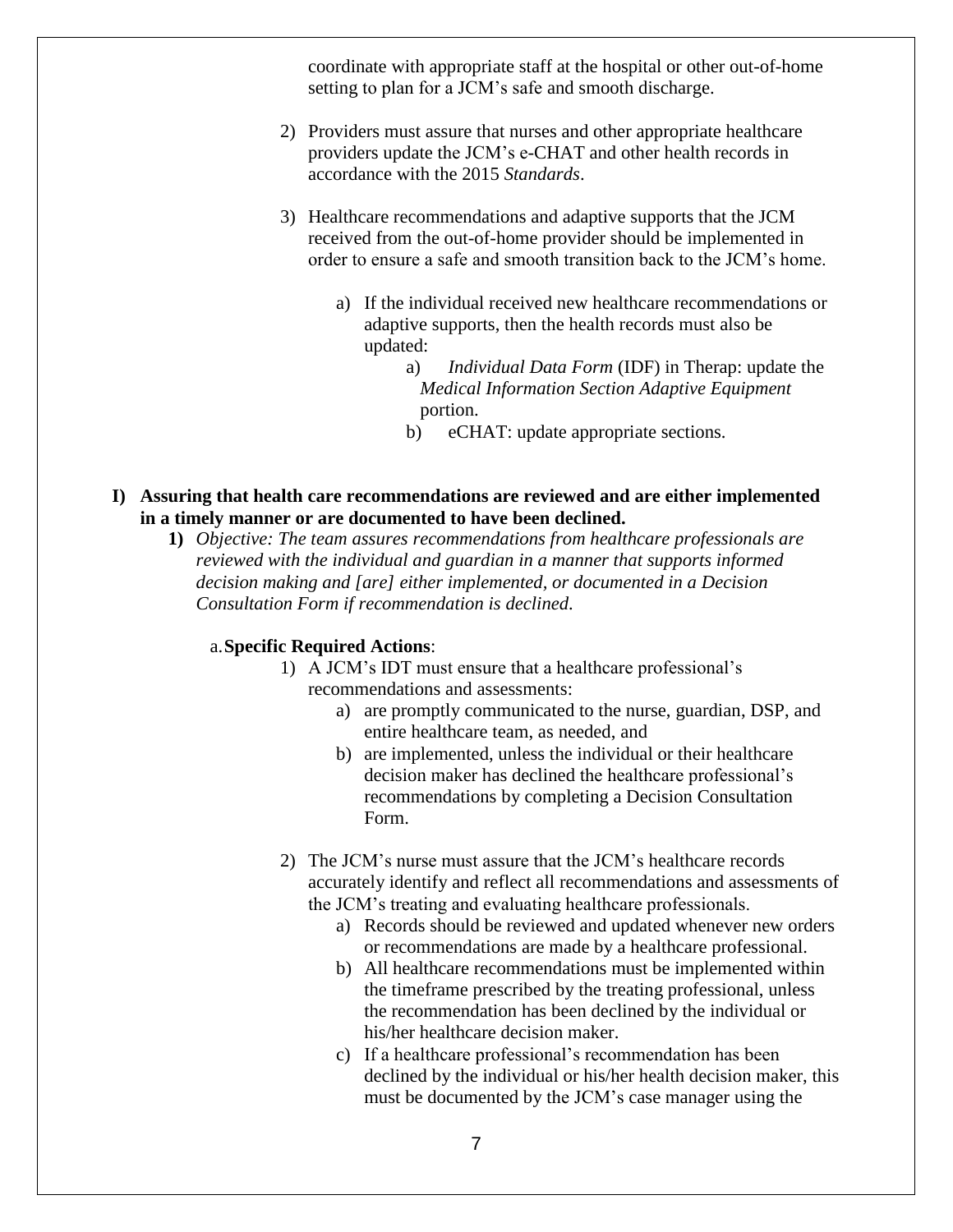*DDSD Decision Consultation Form*, as appropriate, for use by the JCM's healthcare professionals.

a) The signed *Decision Consultation Form* must be kept in the JCM's healthcare records.

## **J) Pain management**

- 1) *Evaluative Component*: *The DDW agency nurse must implement effective pain management strategies for addressing a JCM's chronic and acute pain. The Nurse will note evidence of implementation of pain management strategies from HCPs in regular visit documentation.*
- 2) *Evaluative Component*: *The pertinent agency must communicate these effective pain management strategies to the JCM's treating healthcare professionals.*

*[Note:* The intention is that the effectiveness of the pain management strategies is evaluated and communicated to the healthcare provider so that any necessary adjustments can be made. This is especially important when pain management strategies are *not* effective so that changes can be made promptly.]

3) *Evaluative Component*: *The DDW Agency Nurse will evaluate the effectiveness of pain management strategies and record the effectiveness in nursing notes or on the Medication Administration Record.*

*[Note:* Pain management strategies include orders from health care Practitioners as well as non-prescription, but planned, measures that promote comfort such as positioning, ice or massage.]

#### a. **Specific Required Actions:**

- 1) Pain management strategies prescribed or recommended by a healthcare practitioner must be implemented and their effectiveness monitored.
- 2) The MAR should indicate the individual's response to as-needed (*p.r.n*.) interventions whenever utilized.
- 3) DSP notes and Nurses notes may also be used to indicate the individual's response to both standing and as-needed (*p.r.n*.) interventions whenever appropriate.
- 4) The Nursing quarterly report must reflect the individual's overall health status and progress to care planned goals including acute or chronic pain management strategies.
- 5) The nurse should communicate to the treating health care professional whenever interventions are not effective.
	- a) The nurse should document this communication in a nursing note.